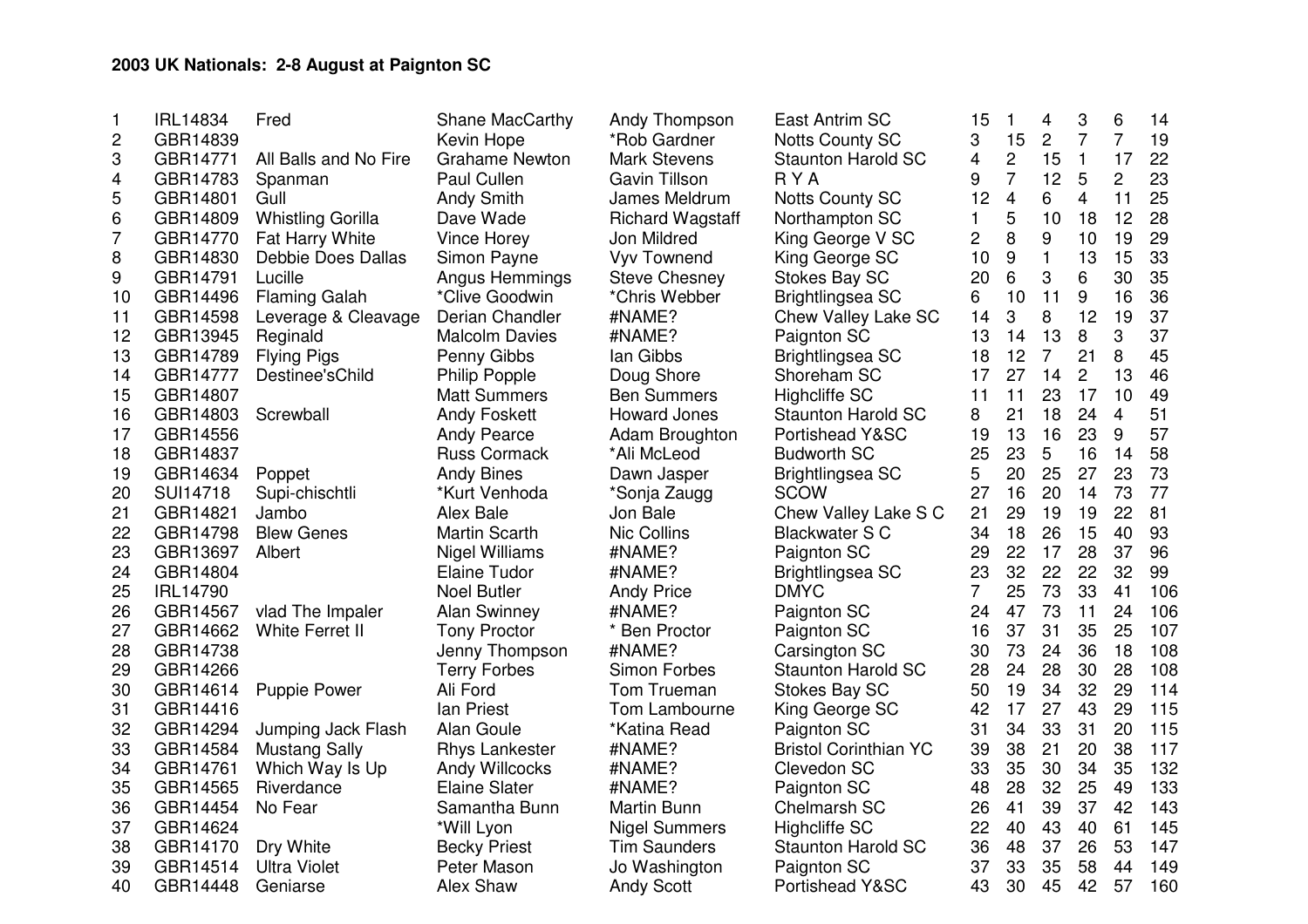## **2003 UK Nationals: 2-8 August at Paignton SC**

| 41 | GBR14800 | Got the Sheets        | Eugene Jordan          | <b>Bob Morris</b>     | Draycote Water SC            | 73 | 26 | 73 | 29 | 33 | 161 |
|----|----------|-----------------------|------------------------|-----------------------|------------------------------|----|----|----|----|----|-----|
| 42 | GBR14612 | <b>Silly Scow</b>     | Peter Colebank         | <b>Gary Colebank</b>  | Theewater SC S.Africa        | 35 | 42 | 73 | 48 | 36 | 161 |
| 43 | GBR14313 | <b>Bimbo</b>          | Sandra Davis           | #NAME?                | Chew Valley Lake SC          | 40 | 49 | 56 | 49 | 26 | 164 |
| 44 | GBR14391 | <b>Blue</b>           | Jo Line                | <b>Jack Line</b>      | Portishead Y&SC              | 54 | 52 | 42 | 39 | 31 | 164 |
| 45 | GBR14704 |                       | <b>Barrie Winship</b>  | Rosemary Winship      | Brightlingsea SC             | 41 | 43 | 40 | 50 | 43 | 167 |
| 46 | GBR14466 | <b>African Queen</b>  | Keryn Henwood-Fox      | Gary Henwood-Fox      | <b>Thornbury SC</b>          | 53 | 50 | 38 | 47 | 34 | 169 |
| 47 | GBR14742 |                       | <b>Nick McLeod</b>     | #NAME?                | Ogston SC                    | 55 | 31 | 36 | 54 | 62 | 176 |
| 48 | GBR14621 | <b>Twin Peaks</b>     | <b>Tim Cross</b>       | Rachel Keeling        | <b>Brancaster Staithe SC</b> | 38 | 53 | 44 | 41 | 72 | 176 |
| 49 | GBR14835 | LipStick              | Euan Sellar            | *Mike Murphy          | National Y C                 | 73 | 39 | 29 | 38 | 73 | 179 |
| 50 | GBR14822 | Cheek to Cheek        | Mike Goldby            | Kim Goldby            | <b>Notts County SC</b>       | 44 | 51 | 46 | 44 | 49 | 183 |
| 51 | GBR14249 | <b>Red Pepper</b>     | Nick Cameron           | *Cara Cameron         | Datchet Water SC             | 52 | 46 | 50 | 62 | 39 | 187 |
| 52 | GBR14817 | Eileen of Dunlaogh    | <b>Francis Cassidy</b> | John White            | <b>National YC</b>           | 32 | 55 | 47 | 55 | 73 | 189 |
| 53 | GBr9477  | Snugglepot            | <b>Chris Warren</b>    | Nigel Warren          | <b>Fishers Green SC</b>      | 63 | 57 | 41 | 51 | 41 | 190 |
| 54 | GBR12729 | <b>Nutty Tart</b>     | <b>Steve Popple</b>    | Suzi Capey            | Shoreham SC                  | 45 | 45 | 48 | 52 | 73 | 190 |
| 55 | GBR13684 | Crocodile Jd          | Keith Dolman           | <b>Terry Dolman</b>   | <b>Blithfield</b>            | 73 | 36 | 73 | 45 | 45 | 199 |
| 56 | GBR14463 | Cracker               | Peter Hitchcock        | Samantha Duncan       | Shoreham SC                  | 62 | 73 | 49 | 46 | 46 | 203 |
| 57 | GBR14392 | The Great White       | Terri Sharman          | <b>Chris Panting</b>  | Harlow (blackwater) SC       | 51 | 73 | 53 | 57 | 56 | 217 |
| 58 | GBR13246 | Izitso                | <b>Matt Butler</b>     | Marisa Foster         | Llangorse SC                 | 57 | 44 | 57 | 61 | 62 | 219 |
| 59 | GBR14645 | <b>Cheezie Dipper</b> | Helen Salisbury        | Mike Shreeve          | Draycote Water SC            | 49 | 54 | 73 | 73 | 50 | 226 |
| 60 | GBR14659 | Justafiaball          | Peter Muggleton        | #NAME?                | Draycote Water SC            | 47 | 61 | 59 | 63 | 60 | 227 |
| 61 | GBR12101 | Apocalypse Now        | Tim Morgan             | *Mike Ludgreve        | Paignton SC                  | 46 | 73 | 54 | 60 | 68 | 228 |
| 62 | GBR6032  | The Phoenix           | Jeremy Hurst           | *Debra Gibson         | Parkstone YC                 | 65 | 56 | 52 | 59 | 61 | 228 |
| 63 | GBR14387 | D:ream                | <b>Wendy Wood</b>      | <b>Caroline Still</b> | Shoreham SC                  | 58 | 59 | 61 | 56 | 59 | 232 |
| 64 | GBR14673 | Horny Devil           | David/Karen Festing    | #NAME?                | Shoreham SC                  | 59 | 62 | 63 | 66 | 51 | 235 |
| 65 | GBR11054 | Jessica               | Jonathan Cowper        | Paul Jefferies        | Hunts SC                     | 66 | 73 | 51 | 64 | 55 | 236 |
| 66 | GBR13452 | Katie-loo             | lan Elkington          | #NAME?                |                              | 60 | 60 | 64 | 65 | 52 | 236 |
| 67 | GBR14173 | Just For Fun          | Paula Symons           | <b>Russell Hayes</b>  | Draycote Water SC            | 64 | 73 | 55 | 53 | 64 | 236 |
| 68 | GBR14237 | <b>White Elephant</b> | Anthony King           | *Benjamin Kay         | Marconi SC                   | 61 | 58 | 60 | 67 | 63 | 242 |
| 69 | GBR13850 |                       | Simon Ford             | John Rowell           |                              | 67 | 64 | 58 | 68 | 66 | 255 |
| 70 | GBR13236 | The Green Genie       | Steve Greenhalgh       | *Tom Greenhalgh       | <b>Staunton Harold SC</b>    | 68 | 65 | 62 | 69 | 67 | 262 |
| 71 | GBR12220 | Dipper                | <b>Brian Cudmore</b>   | #NAME?                | Paignton SC                  | 73 | 63 | 73 | 73 | 65 | 274 |
| 72 | GBR14708 |                       | Mel Hourigan           | #NAME?                | Draycote Water SC            | 56 | 73 | 73 | 73 | 73 | 275 |

## **Other Results:**

1st and UK Open Champion Shane MacCathy & Andy Thompson 2nd and UK National Champion Kevin Hope & Rob Gardner 3rd Grahame Newton & Mark Stevens 1st Silver Fleet Russ Cormack & Ali McLeod 2nd Silver Fleet Elaine Tudor & Warren Tudore 3rd Silver Fleet Terry Forbes & Simon Forbes